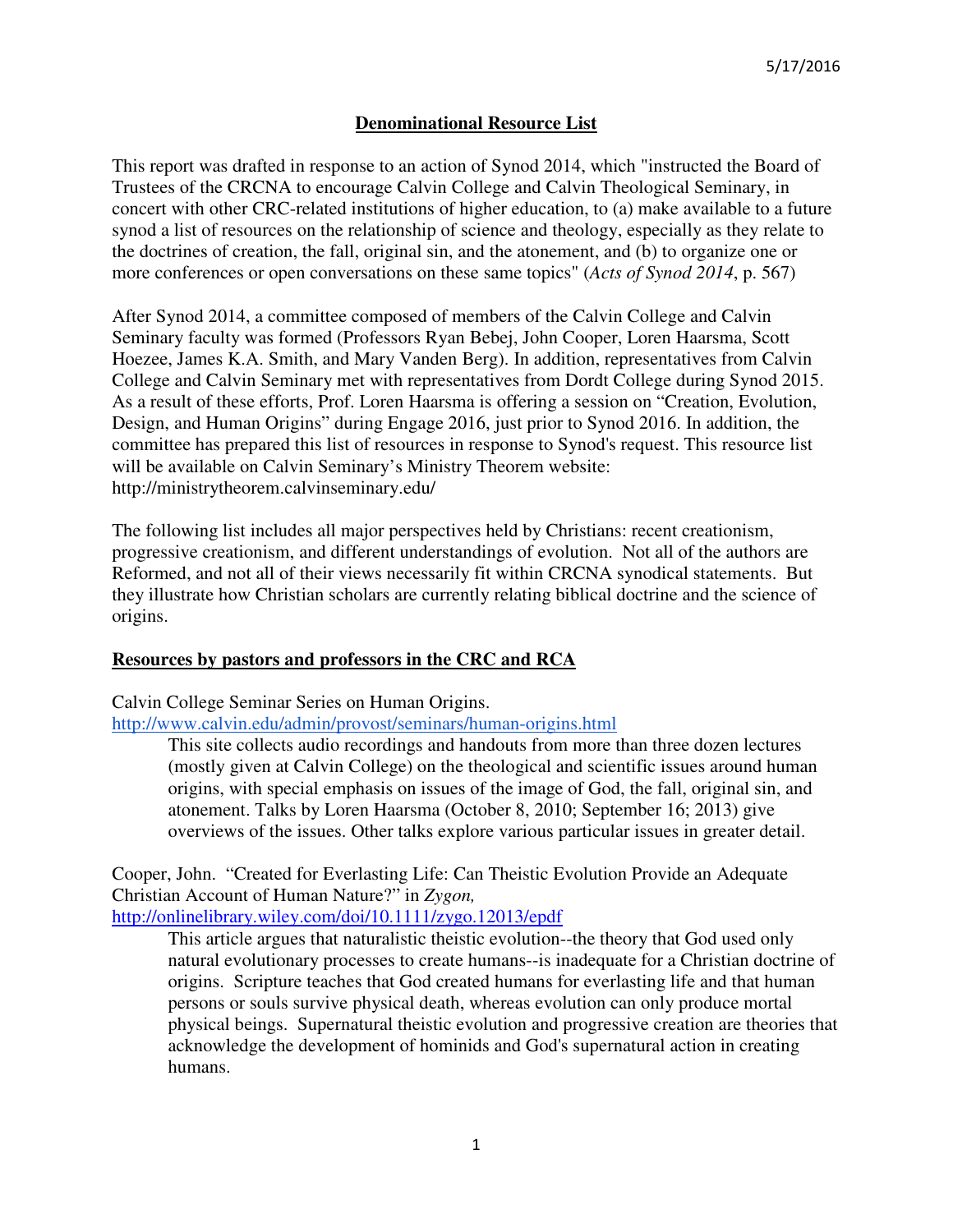Haarsma, Deborah B., and Loren D. Haarsma. *Origins: Christian Perspectives on Creation, Evolution, and Intelligent Design*. Grand Rapids: Faith Alive Christian Resources, 2011.

"When it comes to the history of the universe, many believe that science and faith are mutually exclusive. But in this revised version of *Origins*, physics professors Loren and Deborah Haarsma explore what God's Word *and* God's world teach us about creation, evolution, and intelligent design. Clearly explaining the science, the authors focus on areas where Christians agree. They also present the strengths and weaknesses of areas where Christians differ. *Origins* helps you develop a deeper understanding of the origins of the universe and sort out your own views on faith and science. Small group discussion questions follow each chapter." Additional resources are available online: http://origins.faithaliveresources.org/, including a set of DVDs which can be used in small-group or adult-education discussions.

# Leunk, Thea. *Fossils and Faith.* Grand Rapids: Faith Alive Christian Resources, 2005. http://www.faithaliveresources.org/Products/130700/fossils-and-faith-student-newspapers.aspx http://www.faithaliveresources.org/Products/130705/fossils-and-faith-leaders-guide.aspx

This four-week course, designed for high school youth, provides an overview of multiple views on origins that adults will also find helpful.

#### Ratzsch, Del. *Battle of the Beginnings: Why Neither Side is Winning the Creation-Evolution Debate.* Downers Grove: InterVarsity Press, 1996.

Del Ratzsch, emeritus professor of philosophy of science at Calvin College, "examines the history of the debate and takes aim at entrenched positions that he argues impede progress from either side. In considerable detail he looks at the history and development of Darwin's theory and popular creationist misunderstandings of evolution, moving on to the history and development of creationist history and popular evolutionist misunderstandings of it."

Stek, John H. "What Says the Scripture?" in *Portraits of Creation*, p. 236-265. Grand Rapids: Eerdmans, 1990.

John Stek, an expert in Old Testament studies, gives a careful and profoundly valuable exegetical study of the language, cultural setting, and theological themes of the first several chapters of Genesis.

Smith, James K.A. and Cavanaugh, William T., eds. *Reimagining the Intersection of Evolution and the Fall*. Grand Rapids: Eerdmans, 2016.

This is an interdisciplinary collection that includes multifaceted contributions by Celia Deane-Drummond (theology & biology), J. Richard Middleton (Old Testament), Joel Green (New Testament), Peter Harrison (history of science), and more.

Young, Davis A., and Stearley, Ralph F. *The Bible, Rocks, and Time.* Downers Grove: InterVarsity Press, 2008.

"This book would be especially helpful for Christian college students with a major or interest in science; pastors and youth workers who need a viable, Biblically-sound alternative to young-Earth creationism; non-believing scientists, doctors and engineers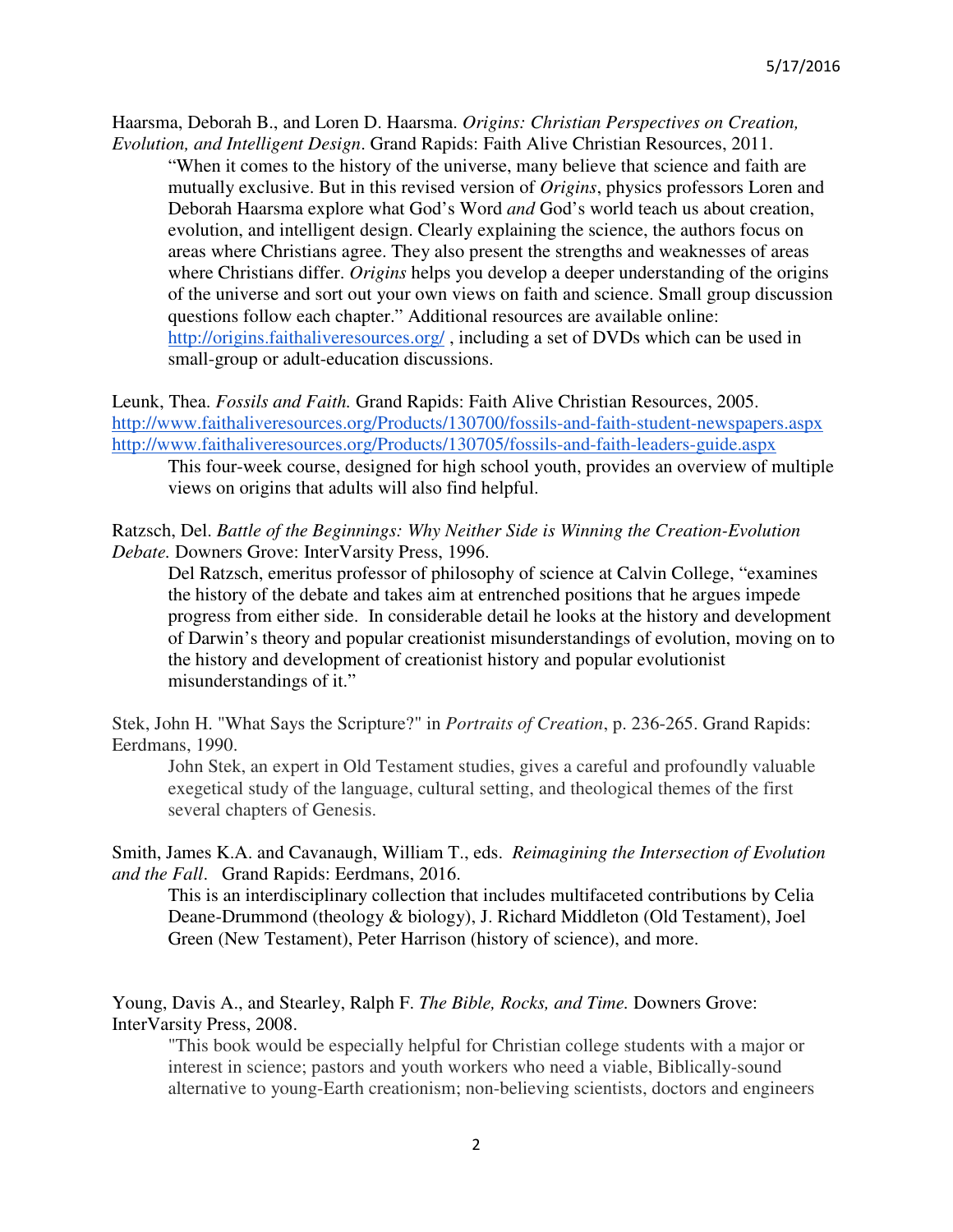who reject Christianity because they think faith in Christ is incompatible with science; anyone who has an interest in the relationship between science (especially geology) and the Bible."

#### **Additional resources focused on Natural Science:**

Falk, Darrel. *Coming to Peace with Science.* Downers Grove: InterVarsity Press, 2004. Darrel Falk is a biology professor and a committed evangelical Christian. "It is written in an understandable and sensitive way that honors both the scientific vocation and the authority of scripture. Darrel Falk embraces and rejoices in both the biblical message and the history and processes of creation as revealed by scientific investigation. He also makes a strong and personal appeal for peace--not only between science and faith but also among committed believers who have come to different conclusions with regard to the creation's formational history."

Rana, Fazale, and Hugh Ross. *Who Was Adam? A Creation Model Approach to the Origin of Man*. Colorado Springs: NavPress, 2005.

Fazale Rana and Hugh Ross of the old-earth creationist organization Reasons to Believe explore the hominid fossil record, genetics, and other lines of evidence to test the validity of human evolution. They present a new creation model approach to human origins, arguing that miraculous intervention by God approximately 50,000-70,000 years ago offers a better explanation for the origin of humanity than evolution and common descent.

Wiens, Roger C. "Radiometric Dating: A Christian Perspective" (2002). http://www.asa3.org/ASA/resources/Wiens2002.pdf

> This article provides a clear description of the science behind radiometric dating and how it is used from a Christian perspectives.

#### **Additional resources focused on Religion and Theology**

Alexander, Denis. *Creation or Evolution: Do We Have to Choose?* (2nd edition) Grand Rapids: Monarch Books, 2014.

"Dr. Denis Alexander is a neuroscientist who believes passionately in both the biblical doctrine of creation and the coherence of evolutionary theory. His book draws on the latest genetic research." Alexander presents his research in an accessible format with diagrams and pictures to help lay readers understand concepts that can seem very difficult. Ultimately, Alexander suggests that choosing between creation and evolution is a false dichotomy.

Barrett, Matthew, Caneday, Ardel B., and Gundry, Stanley N., eds. .*Four Views on the Historical Adam*, edited by Contributors include Denis O. Lamoureux, John H. Walton, C. John Collins, William D. Barrick, Gregory A. Boyd, and Philip G. Ryken. Zondervan: Grand Rapids, 2013. "*Four Views on the Historical Adam* clearly outlines the primary views on Adam held by evangelicals, featuring top-notch proponents of each view presenting their positions in their own words and critiquing the positions with which they disagree. You will come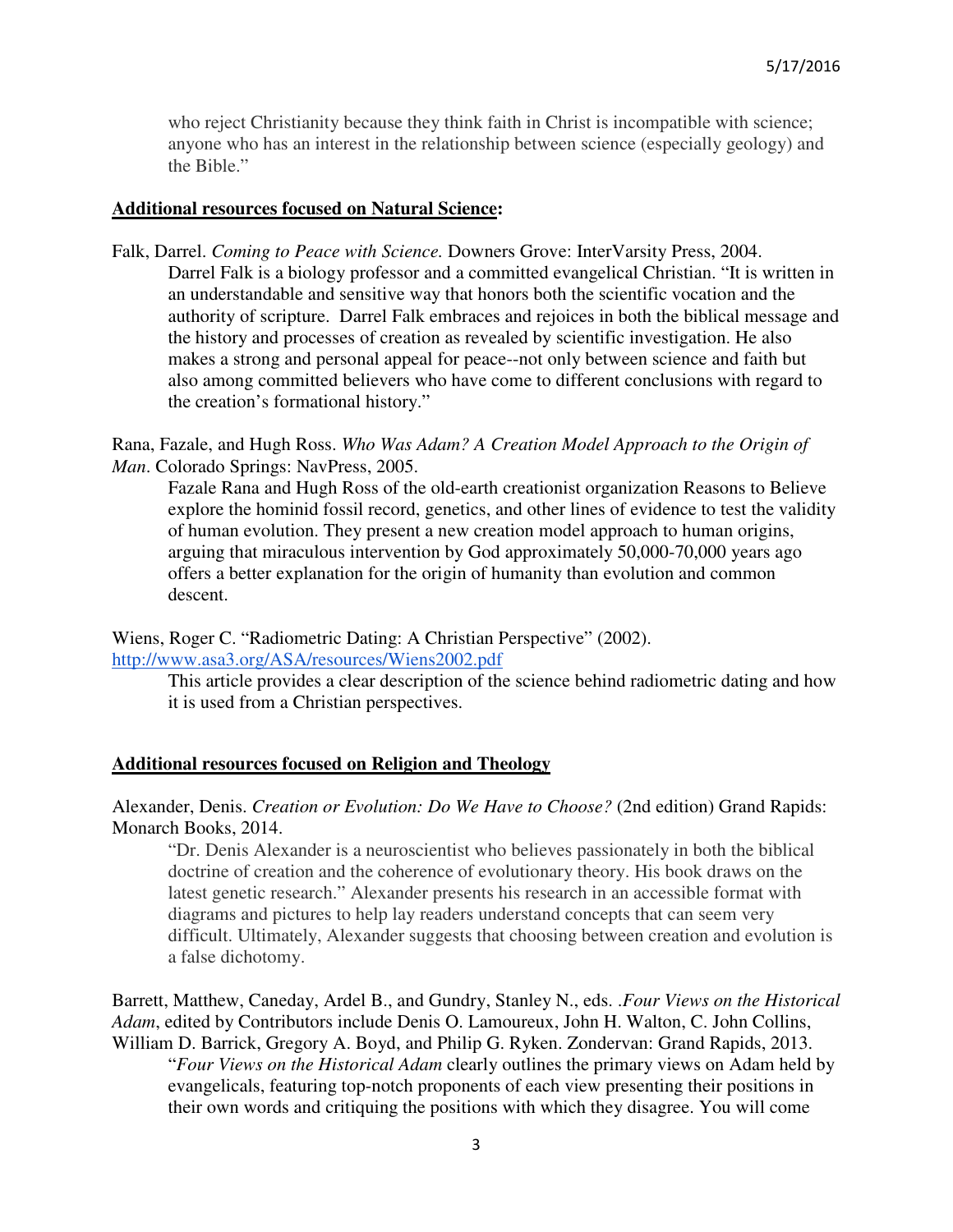away with a better understanding of the key biblical and theological issues at stake and of the implications of Adam for contemporary Christian witness and church life."

# Collins, John C. *Did Adam and Eve Really Exist? Who they were and why you should care.*  Wheaton: Crossway, 2011.

Collins is a professor of Old Testament who also holds computer science and systems engineering degrees from MIT. Collins carefully considers both the Bible and science as he seeks to understand human origins. Biblical scholar Christopher J. H. Wright describes Collins' work as a combination of "graciously applied scholarship, conviction, and humility." He goes on to note that Collins makes "very clear where biblical faithfulness requires us to be uncompromisingly affirmative, and where there is room for varying opinion over possible scenarios that could be consistent with such biblical conviction."

### Murphy, George L. *Models of Atonement: Speaking about Salvation in a Scientific World.* Minneapolis: Lutheran University Press, 2013.

"George Murphy is one of the leading scholars working at the intersection of the Christian faith and modern science. *Models of Atonement* is an incredibly thoughtful and eminently readable attempt to rearticulate the doctrines of sin and salvation in light of evolution. Murphy has mastered both the science of human origins and the range of resources in the Christian theological tradition. Specialists and lay people alike can only benefit from this engaging and timely book."

# Vandoodewaard, William. *The Quest for the Historical Adam: Genesis, Hermeneutics, and Human Origins*. Reformation Heritage Books: Grand Rapids, 2015.

"In *The Quest for the Historical Adam*, William VanDoodewaard recovers and assesses the teaching of those who have gone before us, providing a historical survey of Genesis commentary on human origins from the patristic era to the present. Reacquainting the reader with a long line of theologians, exegetes, and thinkers, VanDoodewaard traces the roots, development, and, at times, disappearance of hermeneutical approaches and exegetical insights relevant to discussions on human origins. This survey not only informs us of how we came to this point in the conversation but also equips us to recognize the significance of the various alternatives on human origins."

### Walton, John H. *The Lost World of Genesis One: Ancient Cosmology and the Origins Debate.*  Downers Grove: IVP Academic, 2009.

"Those entrenched on either side of the creation/evolution debate owe it to themselves and others to read and consider carefully John Walton's evidence, arguments, insights, and remarkable conclusions." The purpose of this book is to help readers understand the world of the Biblical text in order to properly interpret that text without imposing modern ideas on it.

### Walton, John H. *The Lost World of Adam and Eve: Genesis 2-3 and the Human Origins Debate*. Downers Grove: IVP Academic, 2015.

"For centuries the story of Adam and Eve has resonated richly through the corridors of art, literature and theology. But for most moderns, taking it at face value is incongruous.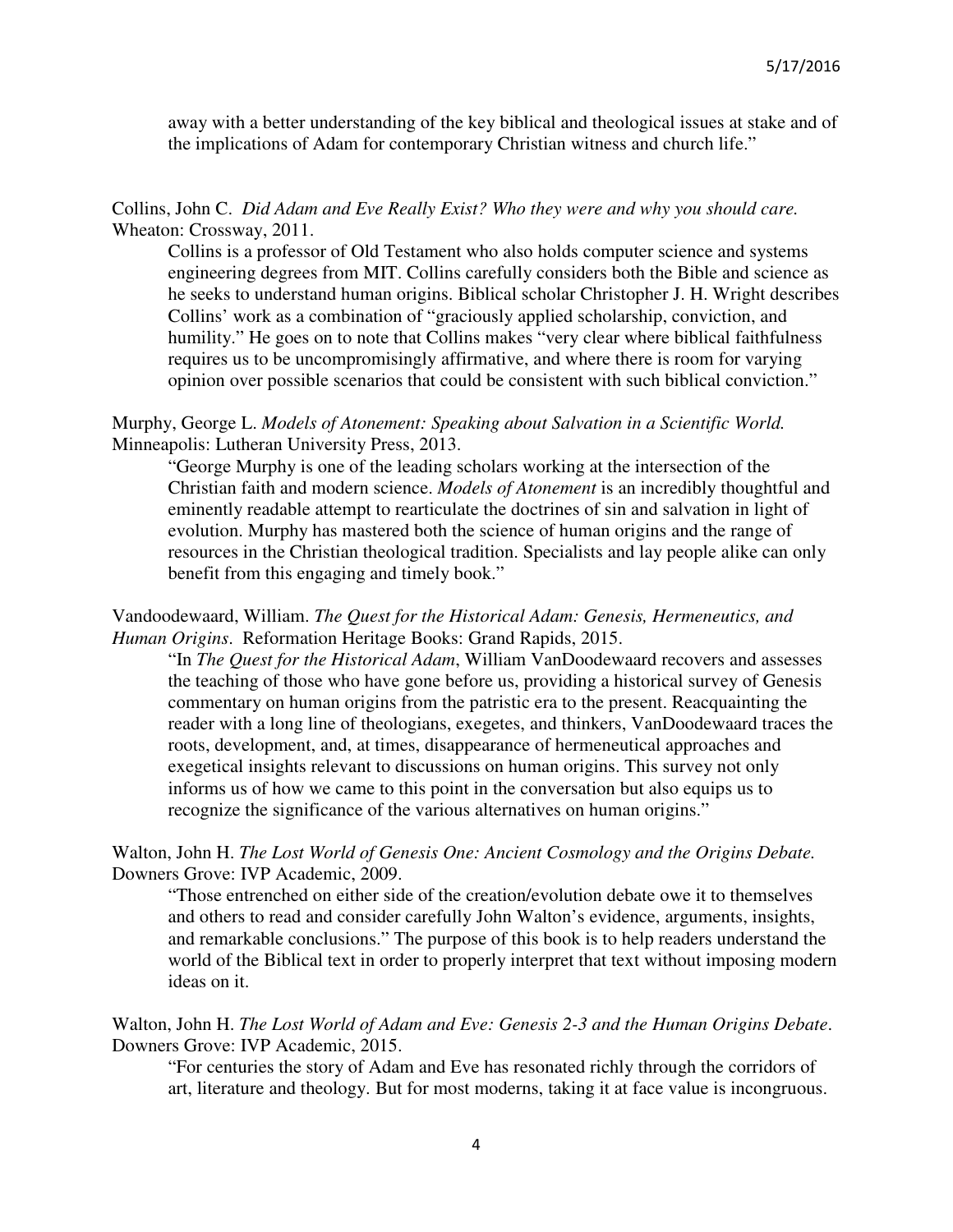And even for many thinking Christians today who want to take the authority of Scripture seriously, insisting on a "literal" understanding of Genesis 2-3 looks painfully like a 'tear here' strip between faith and science. How can faithful Christians move forward? Following his groundbreaking book *The Lost World of Genesis One*, John Walton now backlights this foundational story with the ancient world of the Bible. Walton gives us the context, insights and clarity to reset the discussion and move forward."

Wood, Todd Charles and Murray, Megan J.*Understanding the Pattern of Life: Origins and Organization of the Species.* Nashville, Tennessee: Broadman & Holman Publishers, 2003.

"From the Preface of "Understanding the Pattern of Life": 'I pray that what you are about to read will be unlike any creationist book that you have ever read. It has never been my intention to write yet another book about the truth of Scripture or perceived inadequacies of evolution. Instead, this book is an expression of my attempt, however feeble, to allow the truth of God to transform my view of biology. Rather than trying to prove the truth of Scripture, I assume it as a starting point. From there, I build what I believe to be a reasonable model of biology that fits both the facts of Scripture and the data of creation. You will find that evolutionary theories are mentioned only rarely, and when I do discuss them, I do so to highlight the differences between my ideas and the conventional view.'"

#### **Encouraging Civil and Productive Conversations**

*The Colossian Forum on Faith, Science and Culture.* http://www.colossianforum.org Headquartered in Grand Rapids, it started out as an organization with the goal of trying to have a better conversation on the topic of human origins within the church. It focuses on how to engage many divisive issues at the intersection of faith, science, and culture, and "facilitates dialogue on divisive topics and approaches differing perspectives as Christgiven opportunities to build community, expand knowledge, and deepen faith."

Mouw, Richard. *Uncommon Decency: Christian Civility in an Uncivil World*. Chicago: Intervarsity Press, 2010.

Can Christians act like Christians even when they disagree? Richard Mouw, former Calvin professor and recently retired Fuller Seminary president, has been actively forging a model of Christian civil conversation with those we might disagree with. Few if any people in the evangelical world have conversed as widely and sensitively as Mouw. So few can write more wisely or helpfully than Mouw does here about what Christians can appreciate about pluralism, the theological basis for civility, and how we can communicate with people who disagree with us on the issues that matter most.

Sacks, Jonathan. *The Dignity of Difference: How to Avoid the Clash of Civilizations*. New York: Continuum, 2002.

Sacks presents a monotheistic theological basis for a "respect for difference, based not on relativism but on the concept of covenant". Particularly pertinent is his proposal that *conversation* is the key to living with strong differences while sustaining community.

Volf, Miroslav. *Exclusion and Embrace: A Theological Exploration of Identity, Otherness,* and *Reconciliation.* Nashville: Abingdon Press, 1996.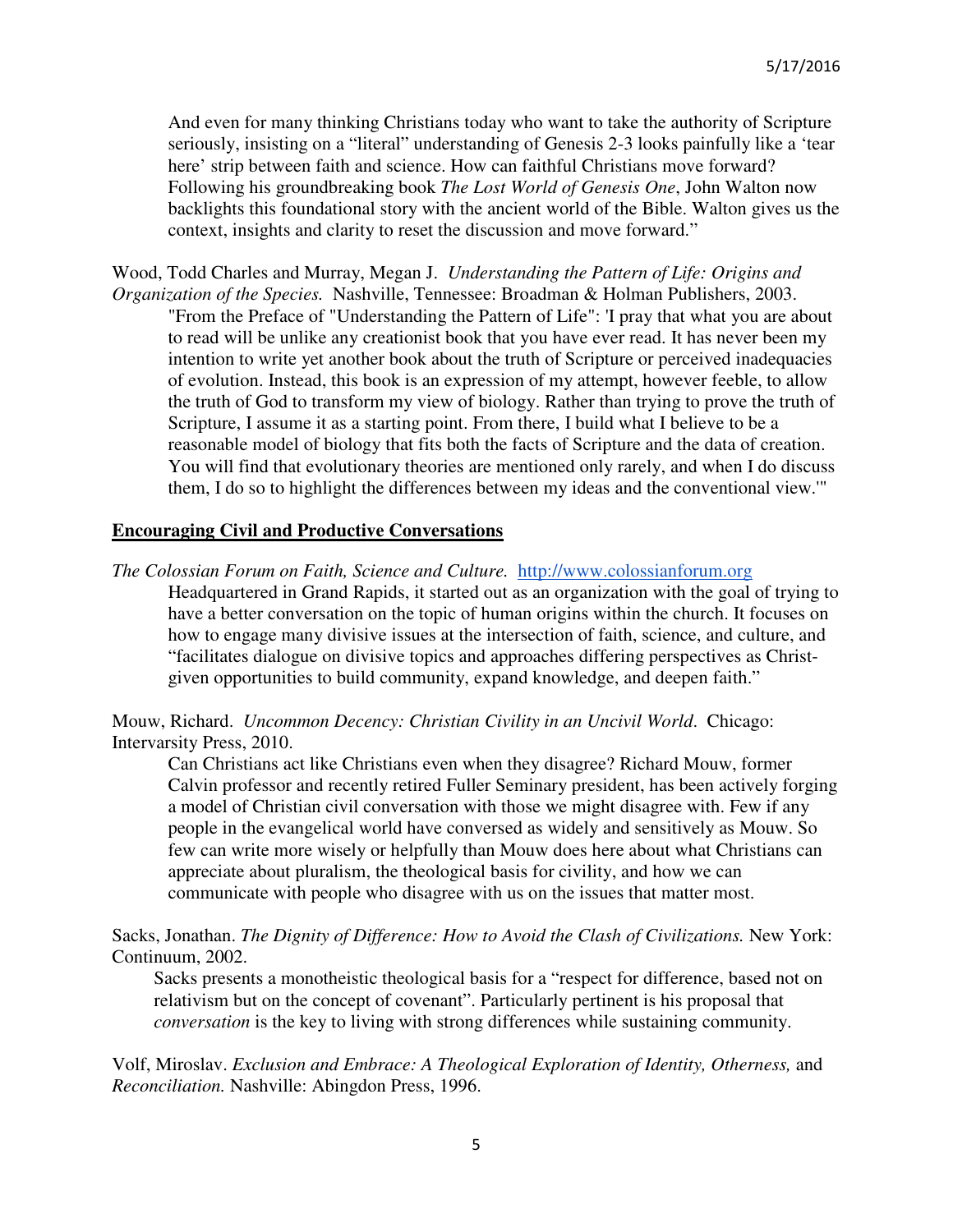From a broadly Reformed perspective, Volf propose the idea of embrace to reduce the natural tendency for us to react out of fear and anger toward those with whom we disagree. He suggests that Christians should lead in being open to others with different views, "enfolding him or her in the same embrace with which we have been enfolded by God."

#### **Additional resources from various Christian perspectives at the following organizations**

American Scientific Affiliation: http://www.asa3.org/ASA/resources/

The ASA is an international society of Christians in science whose mission is "to integrate, communicate, and facilitate properly researched science and theology in service to the Church and the scientific community." This website contains a wealth of resources gleaned from ASA conferences and journals over the years and is organized by topic. Topics include reading Genesis, Adam and Eve, the age of the earth, divine action, and others.

Answers in Genesis: https://answersingenesis.org/answers/

"Answers in Genesis is an apologetics (i.e., Christianity-defending) ministry, dedicated to enabling Christians to defend their faith and to proclaim the gospel of Jesus Christ effectively. We focus particularly on providing answers to questions surrounding the book of Genesis, as it is the most-attacked book of the Bible. We also desire to train others to develop a biblical worldview, and seek to expose the bankruptcy of evolutionary ideas, and its bedfellow, a "millions of years old" earth (and even older universe)." The page linked above is to frequently asked questions about topics including evolution, the age of the earth, and biblical interpretation.

BioLogos Foundation: http://biologos.org/common-questions

"BioLogos invites the church and the world to see the harmony between science and biblical faith as we present an evolutionary understanding of God's creation." The page linked above includes responses to frequently asked questions about topics including evolution, human origins, biblical interpretation, and God's relationship to the creation. The "resources" tab has links specifically for pastors, for youth workers, and for K-12 educators. The "common questions" tab links to some of their most-recommended resources.

#### Ministry Theorem http://ministrytheorem.calvinseminary.edu/

The Ministry Theorem seeks to remind pastors and other leaders in the church that an appreciation of science lies deep within the Reformed tradition as well as within the Christian tradition generally. From a biblical-theological standpoint, Christians rightly view science as a partner in the preaching and teaching ministry of the church, increasing our wonder over God's works and so enhancing our worship of this Creator God.

### Reasons to Believe: http://www.reasons.org/about/faqs

"[Reasons to Believe]'s mission is to spread the Christian Gospel by demonstrating that sound reason and scientific research—including the very latest discoveries—consistently